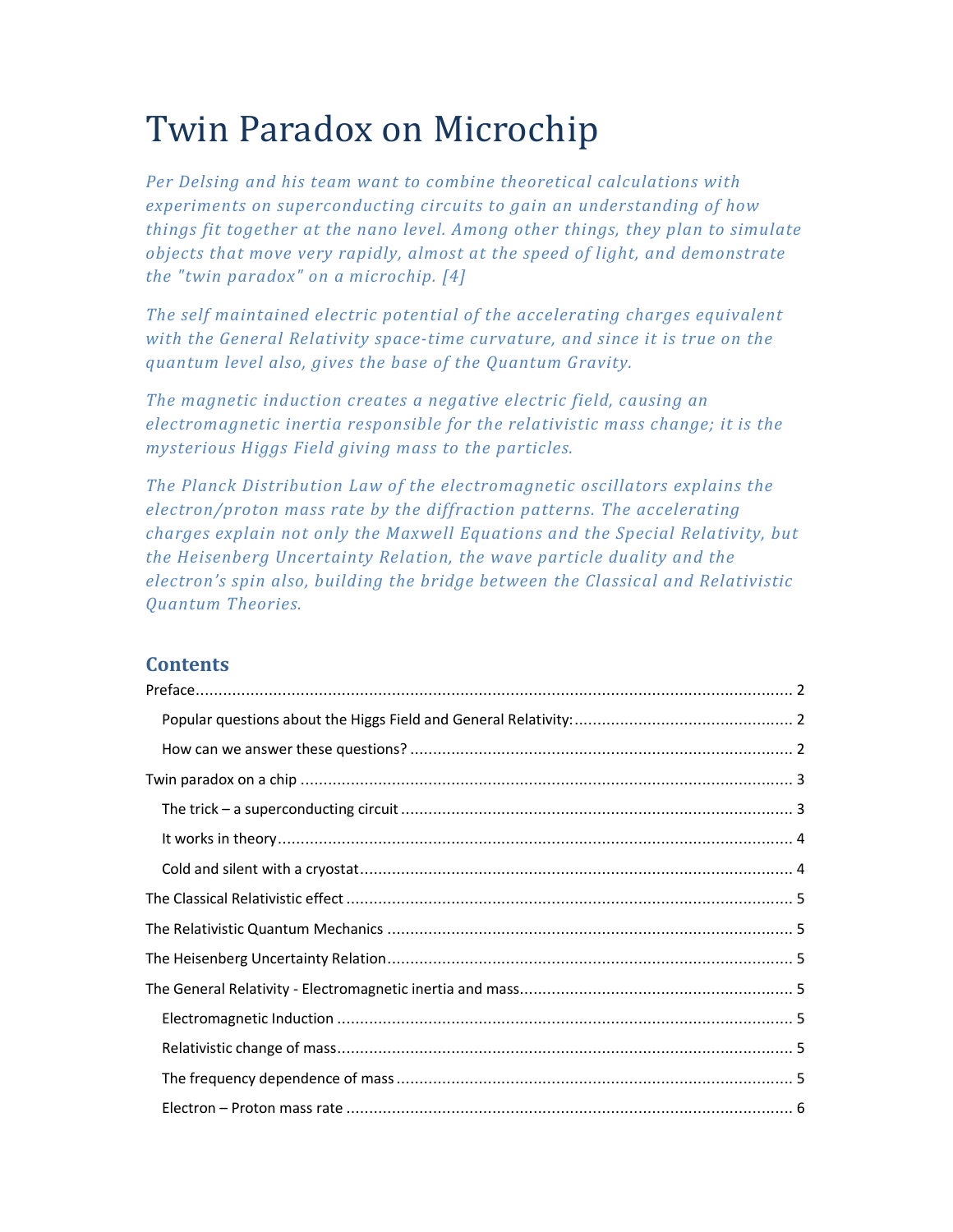Author: George Rajna

# **Preface**

# **Popular questions about the Higgs Field and General Relativity:**

1.) If the Higgs field is responsible for imbuing particles with mass, and mass is responsible for gravity, is it possible that the Higgs field will provide the missing link between general relativity and quantum mechanics i.e. could the Higgs field be the basis of a quantum theory of gravity?

2.) Can the theoretical Higgs Field be used as the "cause" of relativistic momentum or relativistic kinetic energy of a moving body?

3.) Does Einstein's General Relativity need to be adjusted for the Higgs field?

4.) Since the Higgs field gives most particles mass, and permeates all space, then GR needs the Higgs field to be a theory of space?

5.) So where GR is highly curved, the Higgs field is also curved? And does a highly curved Higgs field affect the way particles acquire mass? For that matter, a curved space-time would also curve electromagnetic field?

#### **How can we answer these questions?**

Discovering the magnetic effect of the electric current from the observed effects of the accelerating electrons - causing naturally the experienced changes of the electric field potential along the electric wire - the accelerating electrons explain not only the Maxwell Equations and the Special Relativity, but the Heisenberg Uncertainty Relation, the wave particle duality and the electron's spin also, building the bridge between the Classical and Quantum Theories. [1]

Another bridge between the classical and quantum mechanics in the realm of relativity is that the charge distribution is lowering in the reference frame of the accelerating charges linearly: ds/dt = at (time coordinate), but in the reference frame of the current it is parabolic:  $s = a/2 t^2$  (geometric coordinate).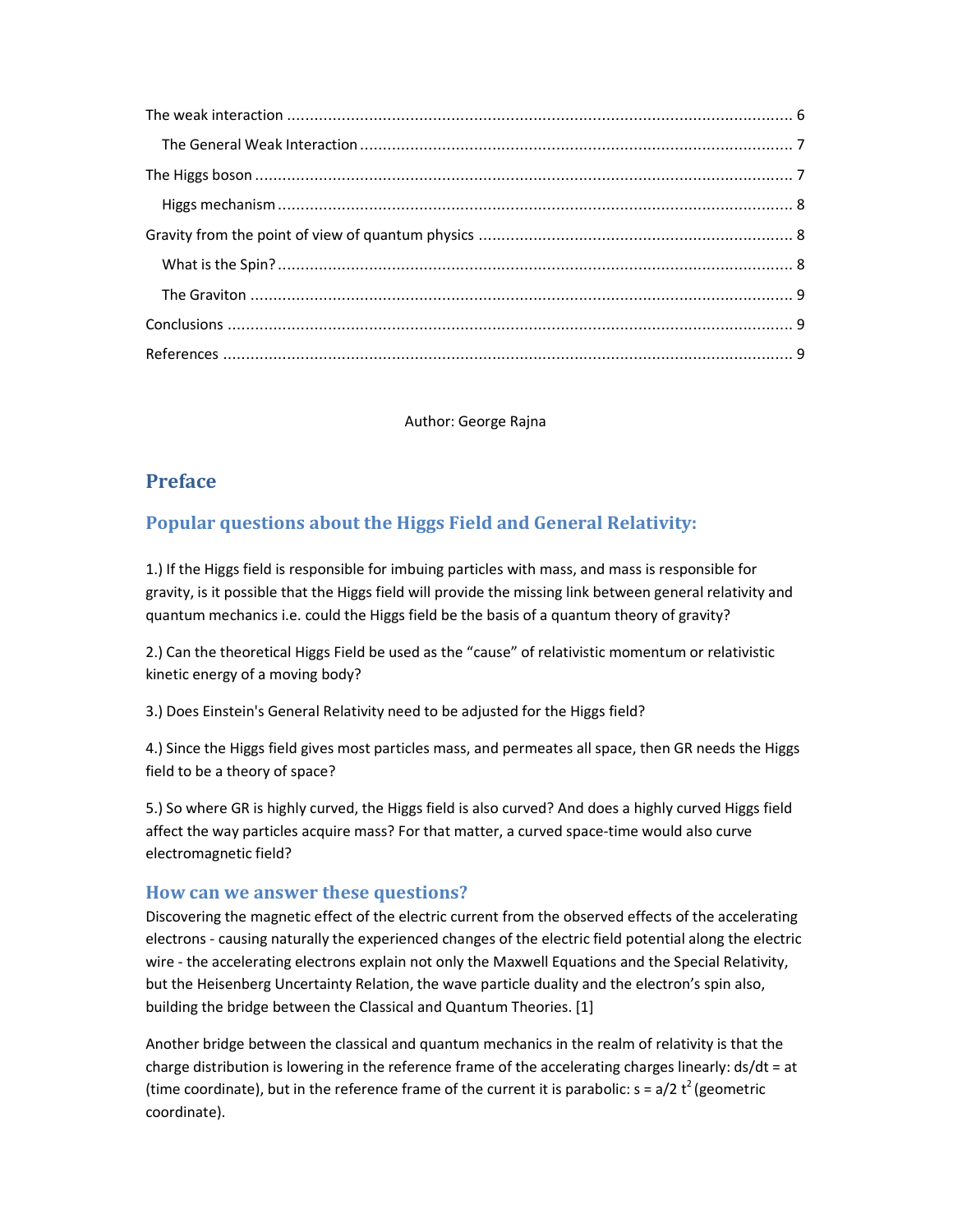One origin of the Quantum Physics is the Planck Distribution Law of the electromagnetic oscillators, giving equal intensity for 2 different wavelengths on any temperature. Any of these two wavelengths will give equal intensity diffraction patterns, building different asymmetric constructions, for example proton - electron structures (atoms), molecules, etc. Since the particles are centers of diffraction patterns they also have particle – wave duality as the electromagnetic waves have. [2]

The Electroweak Interaction shows that the Weak Interaction is basically electromagnetic in nature. The arrow of time shows the entropy grows by changing the temperature dependent diffraction patterns of the electromagnetic oscillators.

## **Twin paradox on a chip**

Stuck on the wall of Per's office is a piece of paper on which is written: "It is easier to control a photon than it is to bring up four daughters."

"That's right," says Per, who is Professor of Experimental Physics at Chalmers University of Technology, without a second's hesitation.

But then again, he is a wiz at controlling photons – small particles of light. Among other things, his research team has succeeded in generating photons directly out of a vacuum. In their project, which has received funding from the Knut and Alice Wallenberg Foundation, they are using photons to demonstrate the twin paradox in a new way. The paradox is a thought experiment stemming from Einstein's special theory of relativity, and has occupied the minds of physicists for more than a hundred years.

Per, who happens to be a twin himself, explains:

"The twin paradox says that if I take a space journey in a high-speed rocket and then return, as an effect of acceleration I will be much younger than my twin brother.

This effect has been measured in various ways. What we want to do now is to demonstrate this on a microchip."

In other words, instead of traveling into space, his research team will move photons a very short distance at nano level.

"But the photons travel so quickly, close to the speed of light, which is difficult for us to reach in reality. And this is why we can achieve an effect even though this space journey only takes place on the actual chip."

## **The trick – a superconducting circuit**

The team is using a special type of superconducting electric circuit called SQUID, which stands for Superconducting Quantum Interference Device, which has been made in Chalmers' advanced clean room. When Per's team showed in 2011 how to create photons out of a vacuum, they used the specially designed SQUIDs as ultra-high-speed mirrors to generate light particles.

In addition to the twin paradox, the project aims to study two other new physical phenomena on microchips: "photon condensation" and "frequency combs".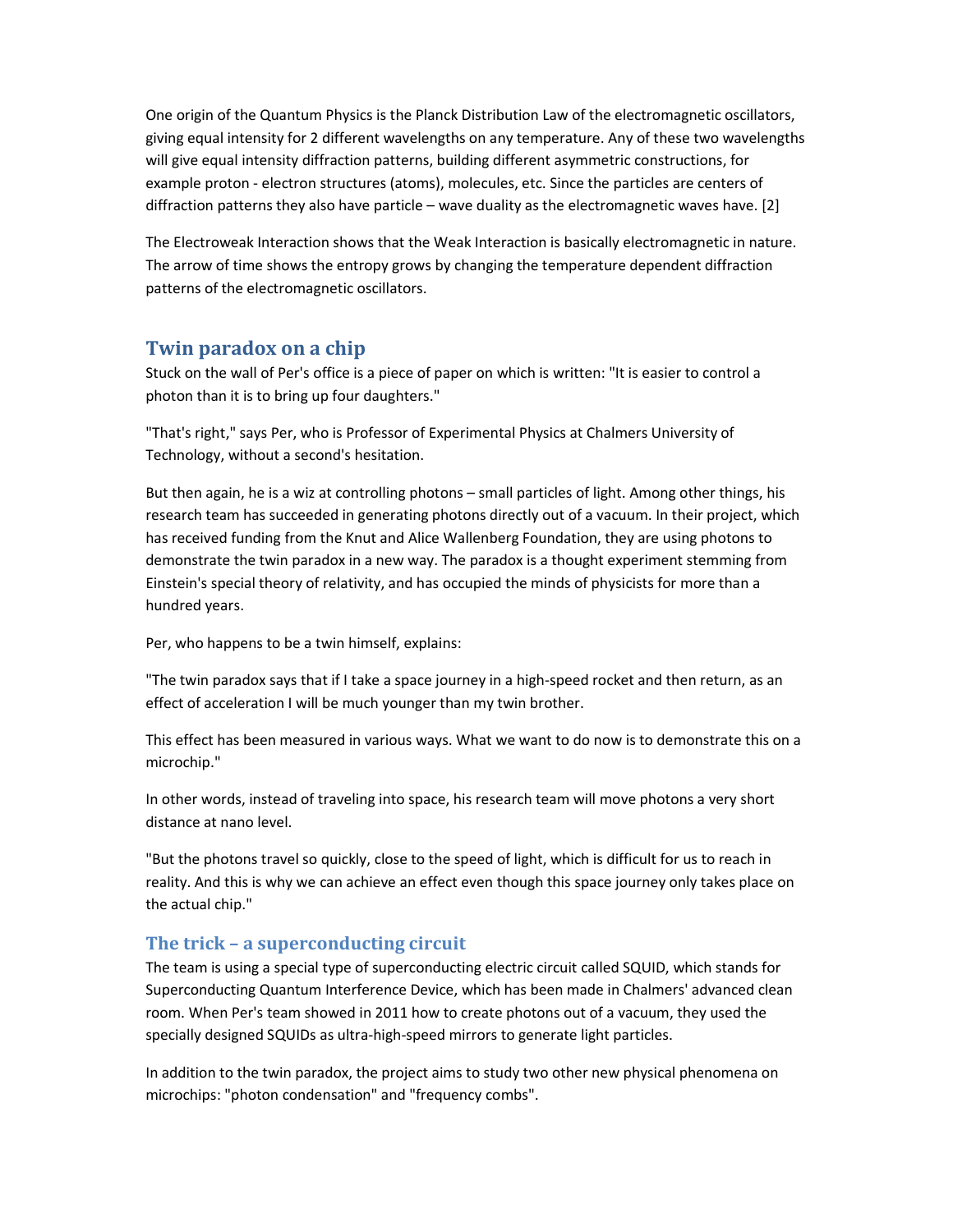"We always work on the boundaries of what is possible and what is new. The grant will enable us to realize these ideas and see how far we can go. The Foundation has also given us great freedom to use the resources as we ourselves see fit."

#### **It works in theory**

A research team led by Göran Johansson (one of the co-investigators), Professor of Theoretical Physics at Chalmers, has published a scientific article showing that it is theoretically possible to demonstrate the twin paradox on a microchip. Per emphasizes how important it is to give a theoretical description of what is being done in practice.

"Sometimes it is easier to test in theory first; sometimes it is better to start by experimenting. So when we have recorded our data, the theoreticians make a model based on the results, and, hopefully, are able to reproduce our data so that they match. That is what we want to achieve. This is teamwork, and we know each other well. The theoreticians know what equipment we have, and we know what theoretical models and methods they have."

The third research team in the project is being led by David Haviland, Professor of Nanostructure Physics at KTH Royal Institute of Technology. He is developing methods of generating and analyzing signals with many tones at low frequencies  $(10 - 100$  MHz) in "frequency combs".

"The good thing is that we can combine our equipment with David's and create frequency combs in the microwave region," Per says.

These frequency combs could in turn be used to drive the resonators used by the researchers to create photons. A resonator is a component that oscillates at a given frequency; in this case, it is a transmission line with a SQUID at each end.

"There are some theories that it might be possible to use frequency combs for quantum information."

## **Cold and silent with a cryostat**

The Foundation's grant will primarily be used to recruit more researchers, and to buy a new cryostat. This apparatus costs about SEK 3 million and is used to cool the SQUID down close to absolute zero. This is necessary for two reasons, as Per explains during a guided tour of the lab.

"First of all, we need to eliminate all the noise generated at higher temperatures. And a cryostat also ensures that our circuits will be superconducting."

Per, who is also a Wallenberg Scholar, is often asked what his research can be used for. The answer is he does not know. He is conducting pure basic research, understanding how everything fits together.

"When we focus on really small things, we are dealing with quantum physics; when we look at the really big picture, we have the general theory of relativity, which describes gravity. These two theories contradict each other to some extent, and have not yet been reconciled. Our research is approaching the limits where we can test things described by these two theories, and there is an opportunity to learn exciting new things." [4]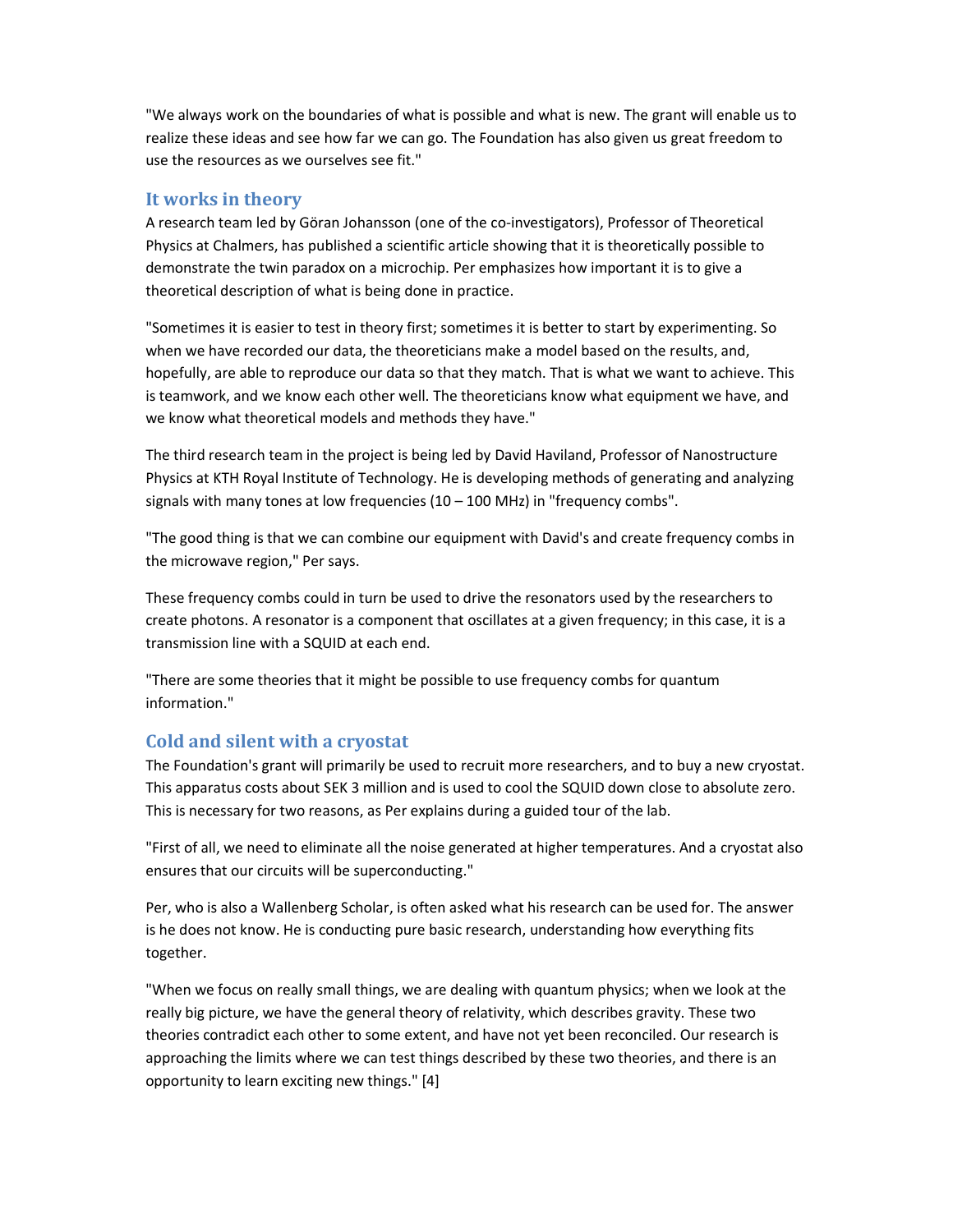# **The Classical Relativistic effect**

The moving charges are self maintain the electromagnetic field locally, causing their movement and this is the result of their acceleration under the force of this field.

In the classical physics the charges will distributed along the electric current so that the electric potential lowering along the current, by linearly increasing the way they take every next time period because this accelerated motion.

# **The Relativistic Quantum Mechanics**

The same thing happens on the atomic scale giving a dp impulse difference and a dx way difference between the different part of the not point like particles.

Commonly accepted idea that the relativistic effect on the particle physics it is the fermions' spin another unresolved problem in the classical concepts. If the electric charges can move only with accelerated motions in the self maintaining electromagnetic field, once upon a time they would reach the velocity of the electromagnetic field. The resolution of this problem is the spinning particle, constantly accelerating and not reaching the velocity of light because the acceleration is radial.

# **The Heisenberg Uncertainty Relation**

I think that we have a simple bridge between the classical and quantum mechanics by understanding the Heisenberg Uncertainty Relations. It makes clear that the particles are not point like but have a dx and dp uncertainty.

# **The General Relativity - Electromagnetic inertia and mass**

## **Electromagnetic Induction**

Since the magnetic induction creates a negative electric field as a result of the changing acceleration, it works as an electromagnetic inertia, causing an electromagnetic mass. [1]

## **Relativistic change of mass**

The increasing mass of the electric charges the result of the increasing inductive electric force acting against the accelerating force. The decreasing mass of the decreasing acceleration is the result of the inductive electric force acting against the decreasing force. This is the relativistic mass change explanation, especially importantly explaining the mass reduction in case of velocity decrease.

## **The frequency dependence of mass**

Since  $E = h\nu$  and  $E = mc^2$ ,  $m = h\nu$  / $c^2$  that is the  $m$  depends only on the  $\nu$  frequency. It means that the mass of the proton and electron are electromagnetic and the result of the electromagnetic induction, caused by the changing acceleration of the spinning and moving charge! It could be that the *m<sup>o</sup>* inertial mass is the result of the spin, since this is the only accelerating motion of the electric charge. Since the accelerating motion has different frequency for the electron in the atom and the proton, they masses are different, also as the wavelengths on both sides of the diffraction pattern, giving equal intensity of radiation.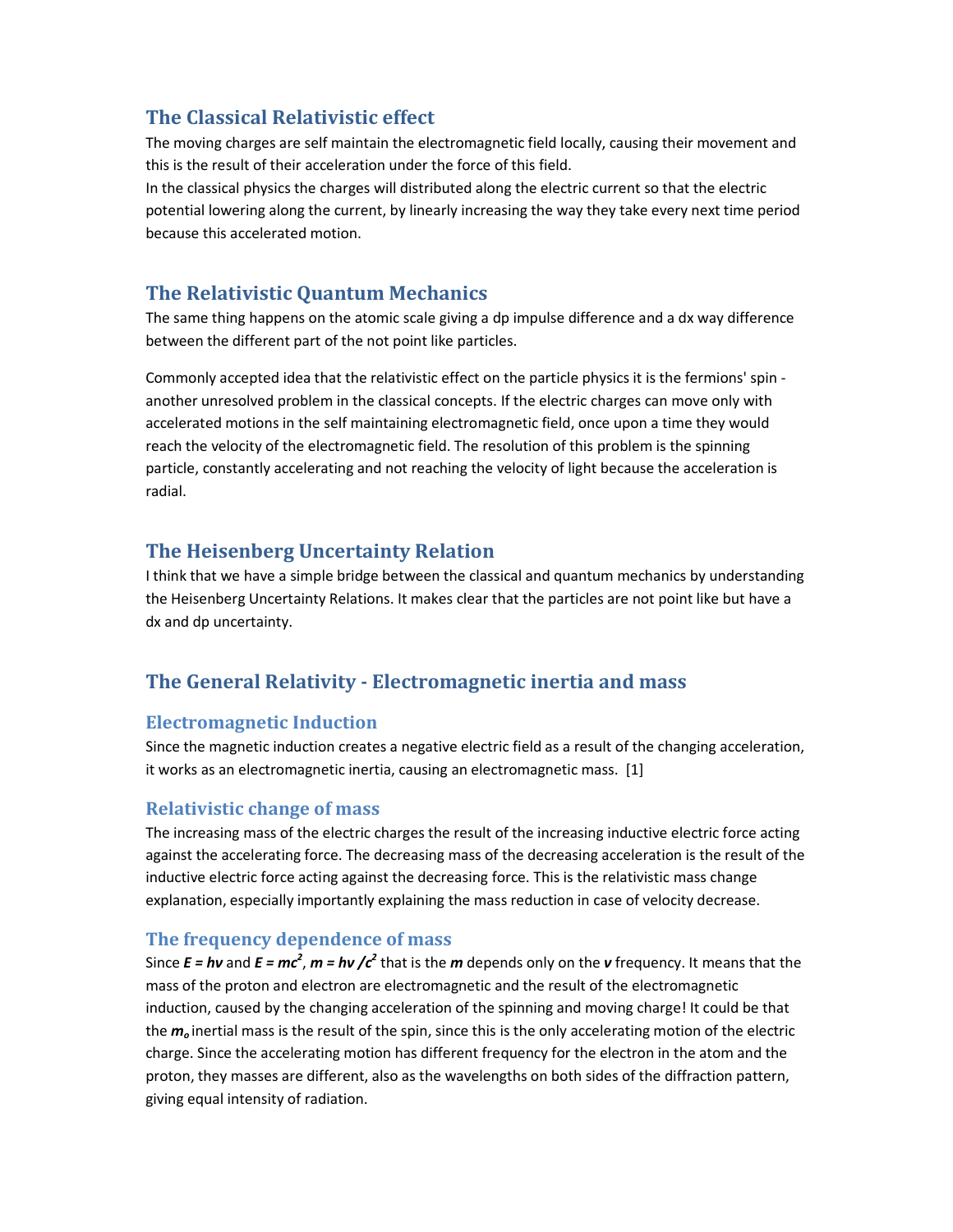#### **Electron – Proton mass rate**

The Planck distribution law explains the different frequencies of the proton and electron, giving equal intensity to different lambda wavelengths! Also since the particles are diffraction patterns they have some closeness to each other – can be seen as a gravitational force. [2]

There is an asymmetry between the mass of the electric charges, for example proton and electron, can understood by the asymmetrical Planck Distribution Law. This temperature dependent energy distribution is asymmetric around the maximum intensity, where the annihilation of matter and antimatter is a high probability event. The asymmetric sides are creating different frequencies of electromagnetic radiations being in the same intensity level and compensating each other. One of these compensating ratios is the electron – proton mass ratio. The lower energy side has no compensating intensity level, it is the dark energy and the corresponding matter is the dark matter.

#### **The weak interaction**

The weak interaction transforms an electric charge in the diffraction pattern from one side to the other side, causing an electric dipole momentum change, which violates the CP and time reversal symmetry. The Electroweak Interaction shows that the Weak Interaction is basically electromagnetic in nature. The arrow of time shows the entropy grows by changing the temperature dependent diffraction patterns of the electromagnetic oscillators.

Another important issue of the quark model is when one quark changes its flavor such that a linear oscillation transforms into plane oscillation or vice versa, changing the charge value with 1 or -1. This kind of change in the oscillation mode requires not only parity change, but also charge and time changes (CPT symmetry) resulting a right handed anti-neutrino or a left handed neutrino.

The right handed anti-neutrino and the left handed neutrino exist only because changing back the quark flavor could happen only in reverse, because they are different geometrical constructions, the u is 2 dimensional and positively charged and the d is 1 dimensional and negatively charged. It needs also a time reversal, because anti particle (anti neutrino) is involved.

The neutrino is a 1/2spin creator particle to make equal the spins of the weak interaction, for example neutron decay to 2 fermions, every particle is fermions with ½ spin. The weak interaction changes the entropy since more or less particles will give more or less freedom of movement. The entropy change is a result of temperature change and breaks the equality of oscillator diffraction intensity of the Maxwell–Boltzmann statistics. This way it changes the time coordinate measure and makes possible a different time dilation as of the special relativity.

The limit of the velocity of particles as the speed of light appropriate only for electrical charged particles, since the accelerated charges are self maintaining locally the accelerating electric force. The neutrinos are CP symmetry breaking particles compensated by time in the CPT symmetry, that is the time coordinate not works as in the electromagnetic interactions, consequently the speed of neutrinos is not limited by the speed of light.

The weak interaction T-asymmetry is in conjunction with the T-asymmetry of the second law of thermodynamics, meaning that locally lowering entropy (on extremely high temperature) causes the weak interaction, for example the Hydrogen fusion.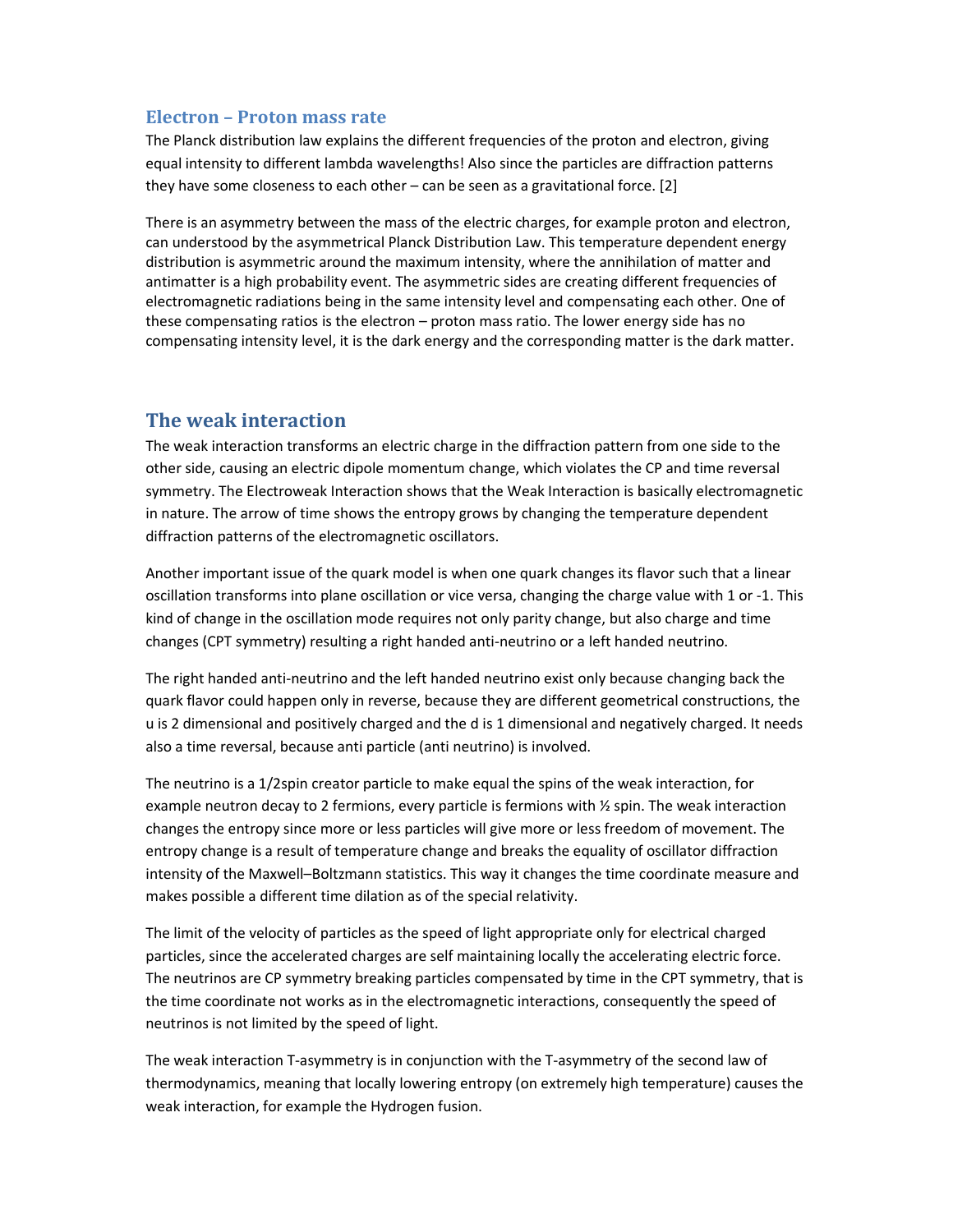Probably because it is a spin creating movement changing linear oscillation to 2 dimensional oscillation by changing d to u quark and creating anti neutrino going back in time relative to the proton and electron created from the neutron, it seems that the anti neutrino fastest then the velocity of the photons created also in this weak interaction?

A quark flavor changing shows that it is a reflection changes movement and the CP- and T- symmetry breaking!!! This flavor changing oscillation could prove that it could be also on higher level such as atoms, molecules, probably big biological significant molecules and responsible on the aging of the life.

Important to mention that the weak interaction is always contains particles and antiparticles, where the neutrinos (antineutrinos) present the opposite side. It means by Feynman's interpretation that these particles present the backward time and probably because this they seem to move faster than the speed of light in the reference frame of the other side.

Finally since the weak interaction is an electric dipole change with ½ spin creating; it is limited by the velocity of the electromagnetic wave, so the neutrino's velocity cannot exceed the velocity of light.

#### **The General Weak Interaction**

The Weak Interactions T-asymmetry is in conjunction with the T-asymmetry of the Second Law of Thermodynamics, meaning that locally lowering entropy (on extremely high temperature) causes for example the Hydrogen fusion. The arrow of time by the Second Law of Thermodynamics shows the increasing entropy and decreasing information by the Weak Interaction, changing the temperature dependent diffraction patterns. A good example of this is the neutron decay, creating more particles with less known information about them.

The neutrino oscillation of the Weak Interaction shows that it is a general electric dipole change and it is possible to any other temperature dependent entropy and information changing diffraction pattern of atoms, molecules and even complicated biological living structures.

We can generalize the weak interaction on all of the decaying matter constructions, even on the biological too. This gives the limited lifetime for the biological constructions also by the arrow of time. There should be a new research space of the Quantum Information Science the 'general neutrino oscillation' for the greater then subatomic matter structures as an electric dipole change. There is also connection between statistical physics and evolutionary biology, since the arrow of time is working in the biological evolution also.

The Fluctuation Theorem says that there is a probability that entropy will flow in a direction opposite to that dictated by the Second Law of Thermodynamics. In this case the Information is growing that is the matter formulas are emerging from the chaos. So the Weak Interaction has two directions, samples for one direction is the Neutron decay, and Hydrogen fusion is the opposite direction.

#### **The Higgs boson**

By March 2013, the particle had been proven to behave, interact and decay in many of the expected ways predicted by the Standard Model, and was also tentatively confirmed to have + parity and zero spin, two fundamental criteria of a Higgs boson, making it also the first known scalar particle to be discovered in nature, although a number of other properties were not fully proven and some partial results do not yet precisely match those expected; in some cases data is also still awaited or being analyzed.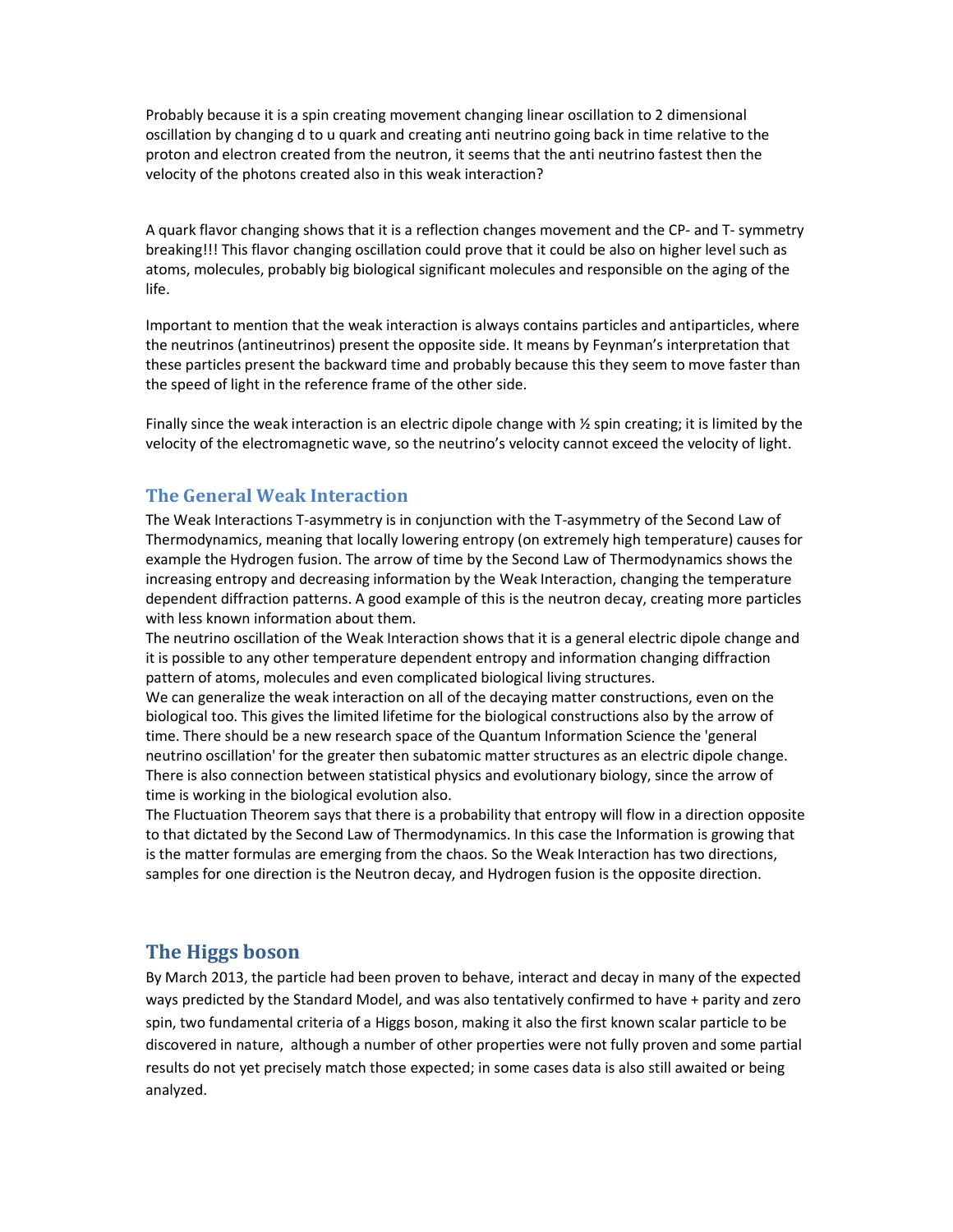In my opinion, the best explanation of the Higgs mechanism for a lay audience is the one invented by David Miller. You can find it here: http://www.strings.ph.qmul.ac.uk/~jmc/epp/higgs3.html . The field must come first. The boson is an excitation of the field. So no field, no excitation. On the other hand in quantum field theory it is difficult to separate the field and the excitations. The Higgs field is what gives particles their mass.

There is a video that gives an idea as to the Higgs field and the boson. It is here: http://www.youtube.com/watch?v=RIg1Vh7uPyw . Note that this analogy isn't as good as the Miller one, but as is usually the case, if you look at all the analogies you'll get the best understanding of the situation.

Since the Higgs boson is necessary to the W and Z bosons, the dipole change of the Weak interaction and the change in the magnetic effect caused gravitation must be conducted. The Wien law is also important to explain the Weak interaction, since it describes the  $T_{\text{max}}$  change and the diffraction patterns change. [2]

#### **Higgs mechanism**

The magnetic induction creates a negative electric field, causing an electromagnetic inertia. Probably it is the mysterious Higgs field giving mass to the charged particles? We can think about the photon as an electron-positron pair, they have mass. The neutral particles are built from negative and positive charges, for example the neutron, decaying to proton and electron. The wave – particle duality makes sure that the particles are oscillating and creating magnetic induction as an inertial mass, explaining also the relativistic mass change. Higher frequency creates stronger magnetic induction, smaller frequency results lesser magnetic induction. It seems to me that the magnetic induction is the secret of the Higgs field.

In particle physics, the Higgs mechanism is a kind of mass generation mechanism, a process that gives mass to elementary particles. According to this theory, particles gain mass by interacting with the Higgs field that permeates all space. More precisely, the Higgs mechanism endows gauge bosons in a gauge theory with mass through absorption of Nambu–Goldstone bosons arising in spontaneous symmetry breaking.

The simplest implementation of the mechanism adds an extra Higgs field to the gauge theory. The spontaneous symmetry breaking of the underlying local symmetry triggers conversion of components of this Higgs field to Goldstone bosons which interact with (at least some of) the other fields in the theory, so as to produce mass terms for (at least some of) the gauge bosons. This mechanism may also leave behind elementary scalar (spin-0) particles, known as Higgs bosons.

In the Standard Model, the phrase "Higgs mechanism" refers specifically to the generation of masses for the W<sup>+</sup>, and Z weak gauge bosons through electroweak symmetry breaking. The Large Hadron Collider at CERN announced results consistent with the Higgs particle on July 4, 2012 but stressed that further testing is needed to confirm the Standard Model.

## **Gravity from the point of view of quantum physics**

## **What is the Spin?**

So we know already that the new particle has spin zero or spin two and we could tell which one if we could detect the polarizations of the photons produced. Unfortunately this is difficult and neither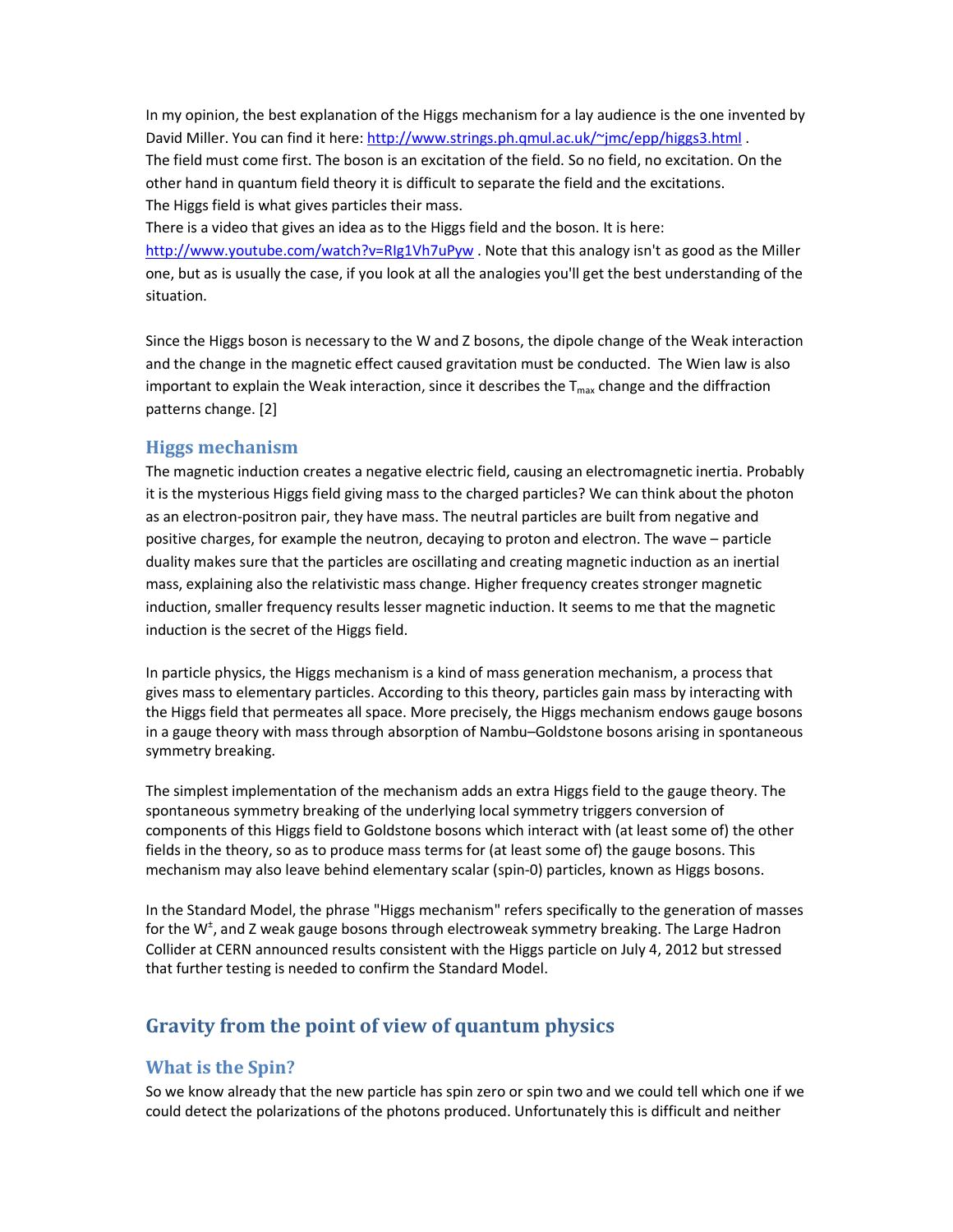ATLAS nor CMS are able to measure polarizations. The only direct and sure way to confirm that the particle is indeed a scalar is to plot the angular distribution of the photons in the rest frame of the centre of mass. A spin zero particles like the Higgs carries no directional information away from the original collision so the distribution will be even in all directions. This test will be possible when a much larger number of events have been observed. In the mean time we can settle for less certain indirect indicators.

#### **The Graviton**

In physics, the graviton is a hypothetical elementary particle that mediates the force of gravitation in the framework of quantum field theory. If it exists, the graviton is expected to be massless (because the gravitational force appears to have unlimited range) and must be a spin-2 boson. The spin follows from the fact that the source of gravitation is the stress-energy tensor, a second-rank tensor (compared to electromagnetism's spin-1 photon, the source of which is the four-current, a first-rank tensor). Additionally, it can be shown that any massless spin-2 field would give rise to a force indistinguishable from gravitation, because a massless spin-2 field must couple to (interact with) the stress-energy tensor in the same way that the gravitational field does. This result suggests that, if a massless spin-2 particle is discovered, it must be the graviton, so that the only experimental verification needed for the graviton may simply be the discovery of a massless spin-2 particle. [3]

#### **Conclusions**

The electric currents causing self maintaining electric potential is the source of the special and general relativistic effects. The self maintained electric potential of the accelerating charges equivalent with the General Relativity space-time curvature, and since it is true on the quantum level also, gives the base of the Quantum Gravity. Basing the gravitational force on the accelerating Universe caused magnetic force and the Planck Distribution Law of the electromagnetic waves caused diffraction gives us the basis to build a Unified Theory of the physical interactions.

Since graviton is a tensor field, it has spin = 2, could be 2 photons with spin = 1 together.

#### **References**

[1] The Magnetic field of the Electric current and the Magnetic induction

http://academia.edu/3833335/The\_Magnetic\_field\_of\_the\_Electric\_current

[2] 3 Dimensional String Theory

http://academia.edu/3834454/3\_Dimensional\_String\_Theory

[3] Graviton Production By Two Photon and Electron-Photon Processes In Kaluza-Klein Theories With Large Extra Dimensions

http://arxiv.org/abs/hep-ph/9909392

[4] Twin paradox on a chip